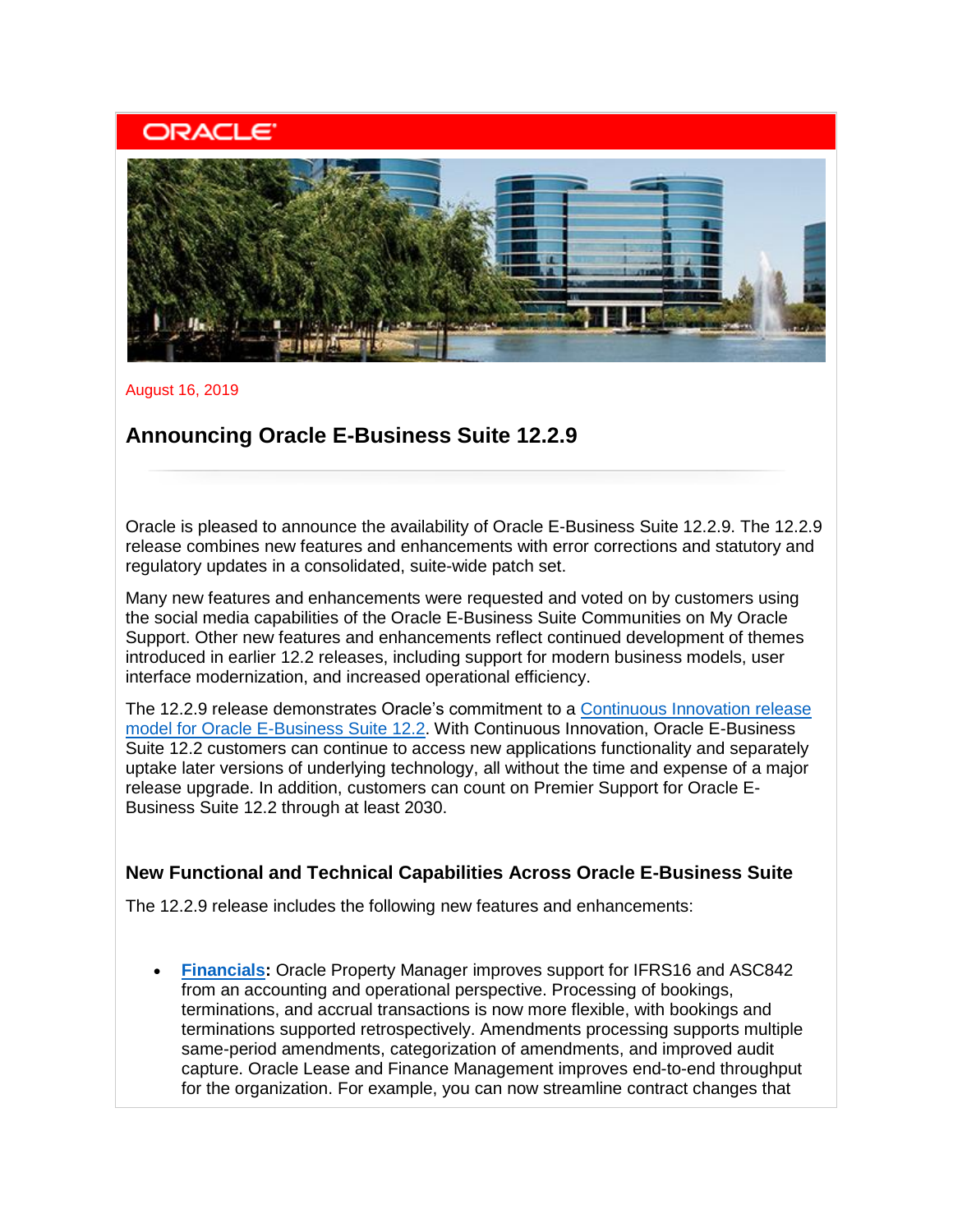don't involve any financial changes to a lease, such as changing lease terms and conditions or updating address information for the lease contract counterparty. Investor agreement improvements include contract-level accounting and investor disbursement schedules. Additional enhancements include new web services and mobile approvals.

- **[Order Management:](https://www.oracle.com/applications/ebusiness/products.html#order)** Oracle Order Management extends its support for recurring payment streams with a usage-based billing option to automatically generate invoices based on customer usage. Use cases include subscriptions and rental contracts, which often are billed based on the actual usage of underlying products or services. Additional enhancements enable streamlined processing of orders, returns, and price lists. For example, order management analysts can receive returns in any unit of measure. Organizations can optimize order pricing with user-defined attributes that trigger repricing.
- **[Logistics:](https://www.oracle.com/applications/ebusiness/products.html#logistics)** Oracle Inventory Management adds workflow-driven cycle count approvals with the Approvals Management Engine (AME.) It also streamlines backorder processing with several enhancements, including the automated cancellation of unshipped order lines for customers that do not accept backorders. Oracle Mobile Supply Chain Applications (MSCA) introduces multi-field barcodes, which simplifies data entry and provides better compliance with the new FDA (GS1) and European (PPN) specifications. In Oracle Warehouse Management, the "verify pick" functionality provides the opportunity for someone to verify a pick before it progresses to the next step, reducing shipping errors and return merchandise authorizations (RMAs) while improving inventory accuracy.
- **[Procurement:](https://www.oracle.com/applications/ebusiness/products.html#procurement)** With Oracle Purchasing, organizations can define and capture additional business attributes in purchase order documents to communicate unique procurement needs to suppliers. Oracle Procurement Contracts and Oracle Sourcing enable supplier and buyer legal teams to conduct online negotiation of contract terms. Approvals Management Engine (AME) workflows are integrated with Oracle Sourcing and Oracle Supplier Lifecycle Management to enable approvals by multiple users and teams — for example, for approval of requirements specified in a negotiation, or approval of questionnaire details in a supplier assessment. Oracle iProcurement increases control and reduces errors by requiring requesters to enter the outstanding quantity to be received.
- **[Projects:](https://www.oracle.com/applications/ebusiness/products.html#projects)** Oracle Project Billing provides bill groups for flexible categorization of transactions to meet the unique billing needs of a project. New capabilities include revenue accrual and consolidated invoicing by bill group. Additional enhancements improve control and efficiency in project accounting and budgeting. For example, Project Billing adds support for generating revenue in the same currency as costs to easily match revenue to costs. Project Costing uses the same budget for project funds check as for corporate (GL) funds check.
- **[Manufacturing:](https://www.oracle.com/applications/ebusiness/products.html#manufacturing)** Oracle Process Manufacturing provides serialization support for industries such as life sciences, chemicals, and consumer goods that require traceability of the supply chain. In "Make to Order" scenarios, production batches can now be configured with process instructions that are tailored to specifics of the customer order. Support for parallel approvers greatly enhances the usability of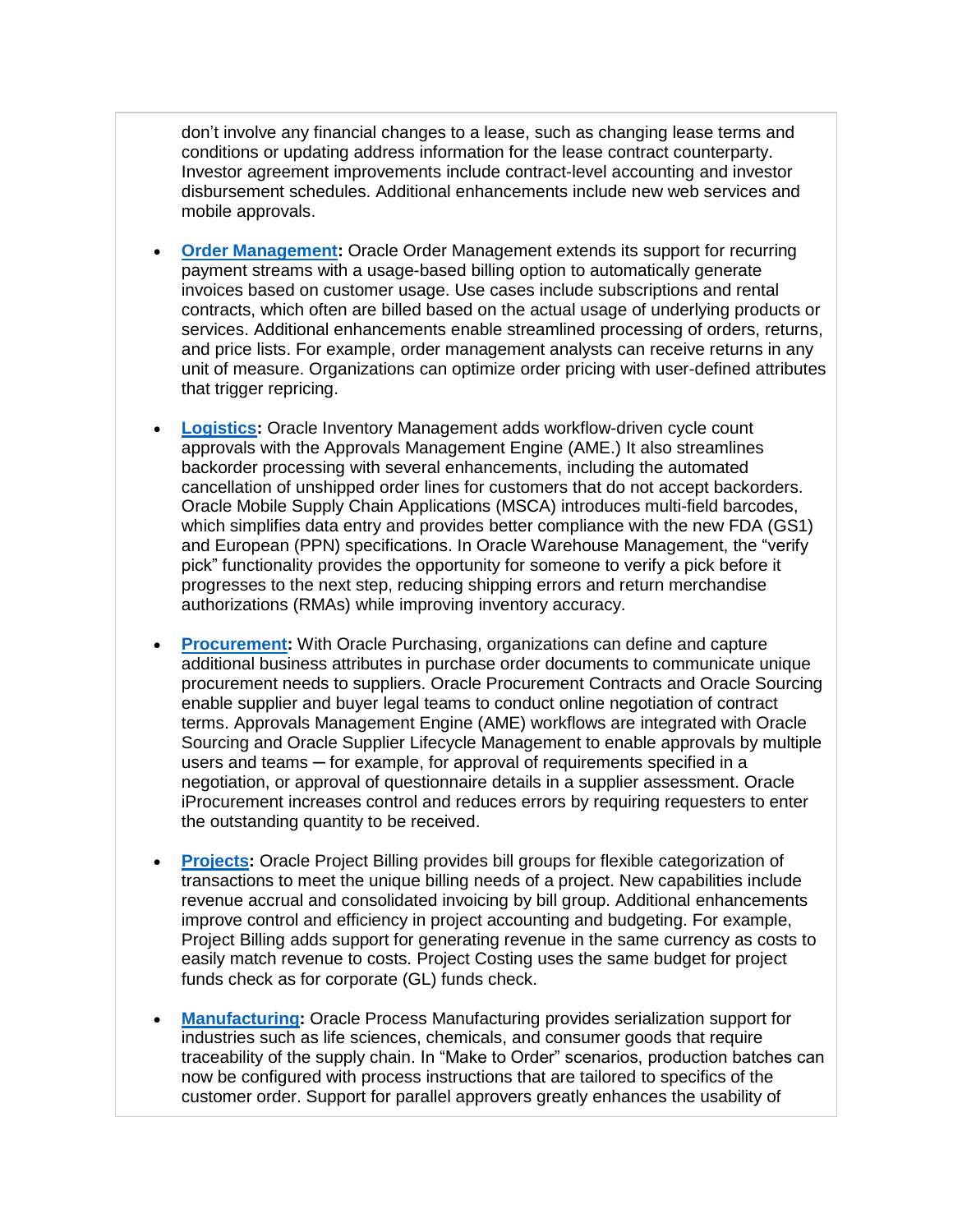quality management workflows. Oracle Discrete Manufacturing provides increased visibility and improved production controls. Operators can view on-hand quantities of components across sub-inventories during production. Material consumption during manufacturing can be better controlled with flexible configuration rules.

- **[Asset Lifecycle Management:](https://www.oracle.com/applications/ebusiness/products.html#assetlifecycle)** Oracle Enterprise Asset Management enhances work request approvals using AME. Additional enhancements further streamline asset management and maintenance operations. For example, work request resolution dates can be defaulted based on setup, and work order descriptions can expand to 2000 characters. Enhanced Geographic Information System (GIS) mapping improves visibility to asset status and work request actions.
- **[Service:](https://www.oracle.com/applications/ebusiness/products.html#service)** Oracle Service supports charges integration with Oracle Advanced Pricing to allow item charges, such as for replacement parts, to be priced using Advanced Pricing rules. With a new prescriptive recommendation capability, Oracle Depot Repair proposes root causes and recommends best fixes based on past service orders. Additional enhancements increase control and flexibility of service delivery management. For example, Advanced Scheduler can limit planned versus reactive work performed by service technicians, and can capture a reason code for a missed service level agreement (SLA.) Teleservice can send workflow notifications to nonemployees, including to suppliers and field service partners.
- **[Human Capital Management:](https://www.oracle.com/applications/ebusiness/products.html#hcm)** Oracle Time and Labor offers mass upload of employee time card entries along with an enhanced time card retrieval dashboard to save administrator and line manager effort. Additional enhancements enable productivity gains across the HCM product family. For example, updates to Self-Service Human Resources (SSHR) information now trigger email confirmations. In Canada, employees can view and update their tax information via SSHR. In the US, ex-employees can view and download SSHR payslips and W-2 forms.
- **[Applications Technology:](http://www.oracle.com/us/products/applications/ebusiness/overview/index.html)** Enhancements to the Oracle Application Framework (OAF) improve the user experience of HTML UIs. New "list search" functionality simplifies table searches in many high-use HTML pages. With list search, users can view saved table searches as infotiles. Users also can select filter values displayed next to a table, including values derived from descriptive flexfields. Additional HTML enhancements include a simplified table toolbar, and popups for lists of values, date picker, key flexfields, and descriptive flexfields, Oracle Workflow provides enhanced options for configuring email notification attachments, and supports date and time display in the user's preferred time zone.

*For more information on functional and technical innovations in Release 12.2.9, see:*

• [Oracle E-Business Suite Releases 12.1 and 12.2 Release Content Documents](https://support.oracle.com/rs?type=doc&id=1302189.1) (Doc ID 1302189.1)